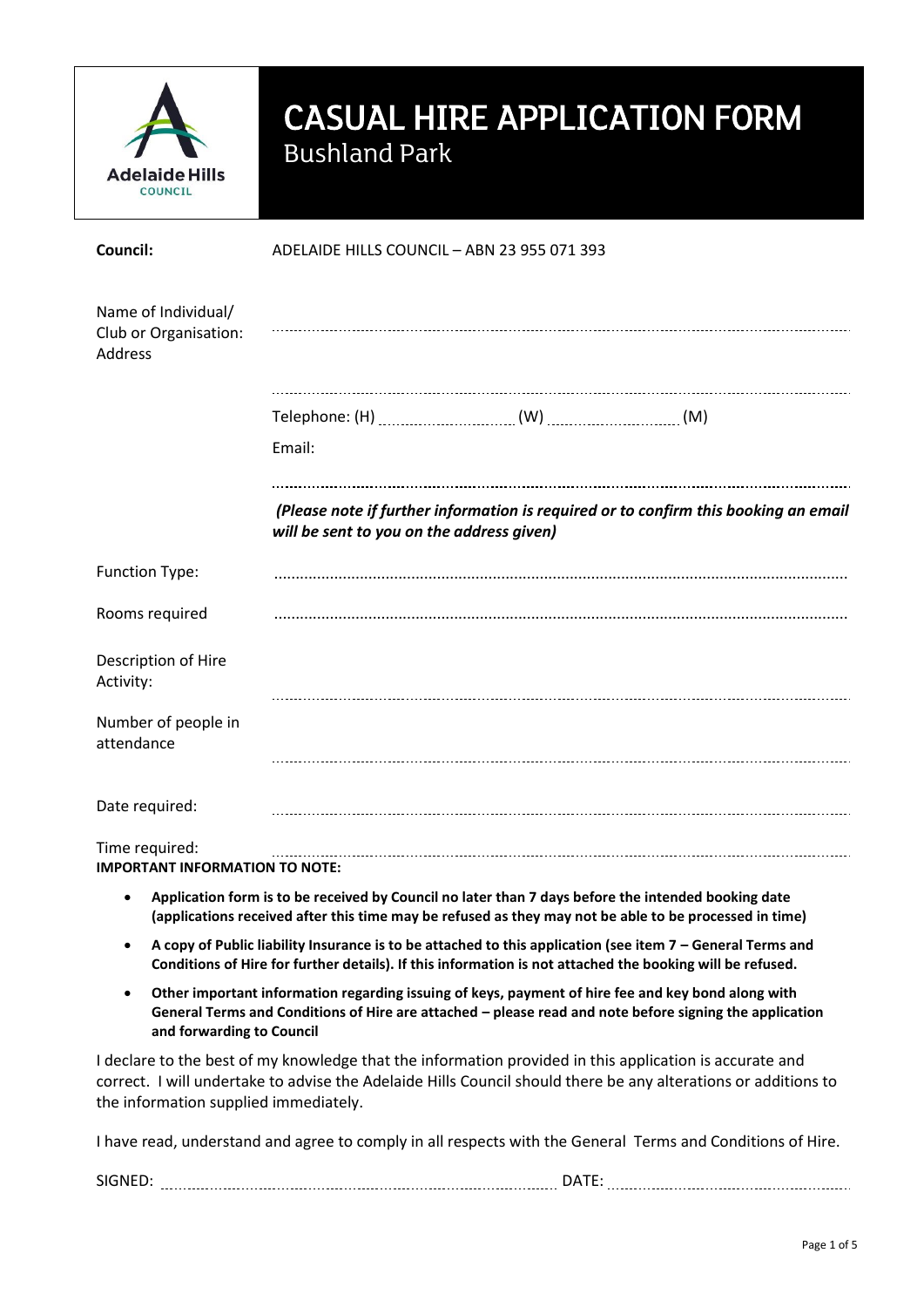# **HIRE FEE SCHEDULE (as at 1/7/2021)**

| <b>SESSION</b> |                                     |
|----------------|-------------------------------------|
| Half Day       | Eg: $8am - 1pm$ or $1pm - 6pm$      |
| Full Day       | Eg: 9am - midnight                  |
| Day and a half | Eg $9$ am $-1$ pm the following day |

| <b>Room</b>               | <b>Session</b>                               | Rate     |
|---------------------------|----------------------------------------------|----------|
| <b>Bushland Park Hire</b> | Half Dav                                     | \$135.00 |
| <b>Bushland Park Hire</b> | <b>Full Dav</b>                              | \$270.00 |
| <b>Bushland Park Hire</b> | Day and a half                               | \$403.00 |
| <b>Bushland Park Hire</b> | Not for Profit Community Group (per session) | \$20.00  |

| <b>BOND</b>                       | <b>Bushland Park</b>                  | \$500.00 |
|-----------------------------------|---------------------------------------|----------|
| <b>PUBLIC LIABILITY INSURANCE</b> | ' Complimentary for "one off" Hirers. |          |
|                                   | <b>Mandatory for Regular Hires</b>    |          |

# **PLEASE NOTE:**

- Please ensure you understand the Conditions of Hire before signing the Hire Agreement.
- Failure to comply with any of these conditions may **incur an additional charge.**

**PLEASE FORWARD THIS APPLICATION FORM TO THE PROPERTY SERVICES TEAM AT[: property@ahc.sa.gov.au](mailto:property@ahc.sa.gov.au)**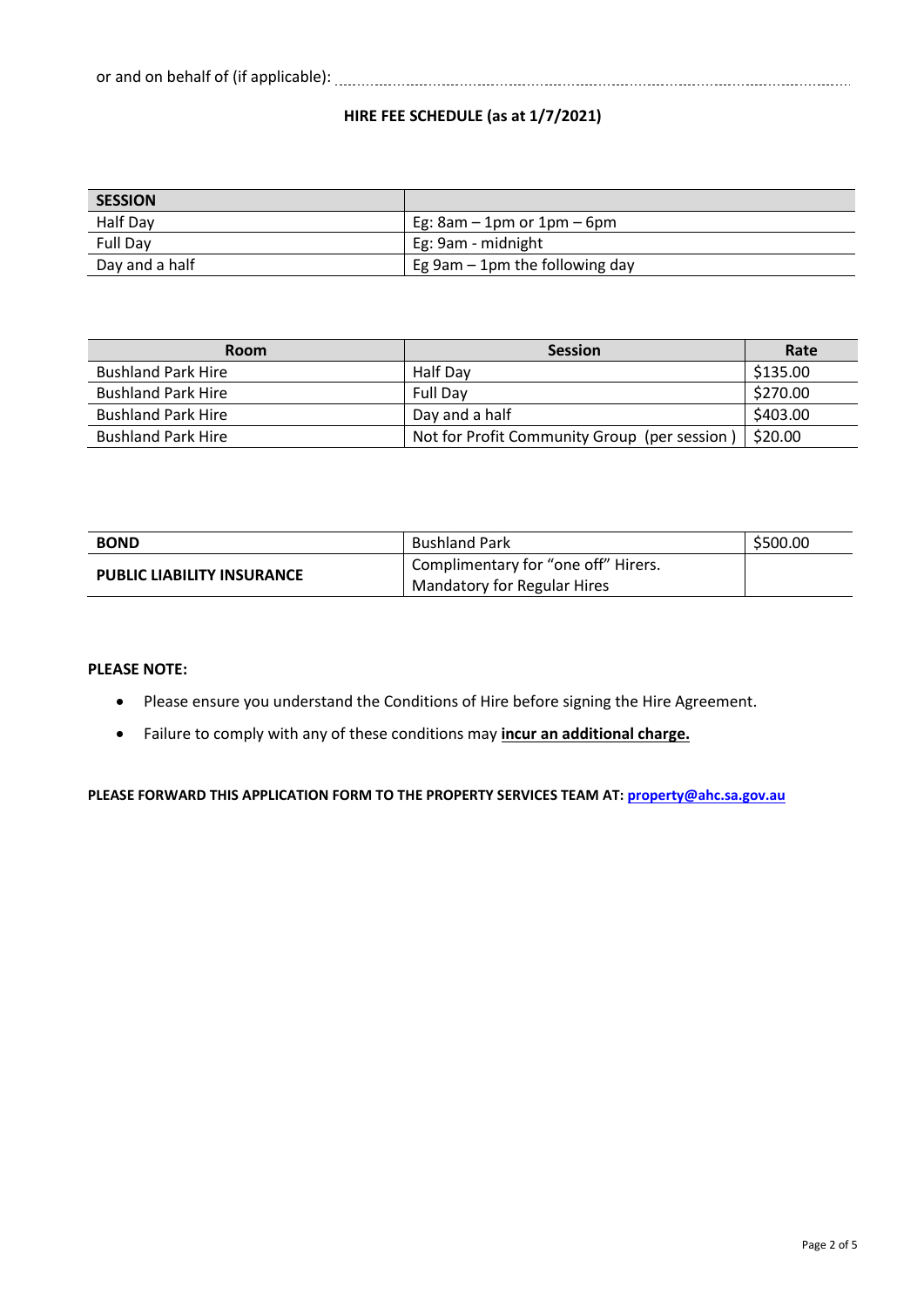# **CONDITIONS**

**Please read these conditions carefully before signing acceptance of your Hiring Agreement.** By signing the Hiring Agreement you are acknowledging that you understand these conditions and agree to them in full. Adelaide Hills Council (the Council) will not accept responsibility for any circumstances arising from the failure of Hirers to understand these conditions or from the failure of Hirers to comply with these conditions. The Council reserves the right to determine the application of financial penalties as it sees fit against Hirers whom it deems have breached these conditions of hire.

# **1. BOOKINGS**

- (i) Tentative bookings should be confirmed or cancelled within 14 days. The Council reserves the right to cancel any bookings, which have not been confirmed within 14 days. Council will confer with you first whenever possible.
- (ii) Hire fee and bond to be paid before keys are issued. This can be up to and including the day prior to the booking.
- (iii) Open fires are NOT permitted in Bushland Park
- (iv) Camping is NOT permitted in the Park or the building

# **2. CANCELLATIONS**

- (i) Ample notice in the event of the cancellation of a confirmed booking would be appreciated.
- (ii) Please note that in the event of a **Total Fire Ban** being declared, the park must remain **closed**  and no bookings are permitted to proceed. Unfortunately, such an event is not foreseeable in advance and is not advised until 4.30pm the preceding day. In the event of your event being cancelled as a result of Total Fire Ban, all fees will be refunded in full.

# **3. KEYS**

- (i) Hirers must collect keys at least one working day prior to the booking, and return the keys within two working days after the event, unless otherwise arranged with the Coordinator in writing.
- (ii) All Hirers will accept responsibility for the payment of new locks and replacement keys if the keys are lost, stolen or misplaced.
- (iii) **Key collection by Hirers must be done before 4.00pm** on weekdays from the Stirling Library Front Counter, Mt Barker Road, Stirling. The Council will not accept responsibility for any inconvenience to Hirers through failure of the Hirer to follow this condition.

# **4. SECURITY**

Instructions on how to arm and disarm the alarm will be provided. Hirers are expected to adhere to their arranged hiring times.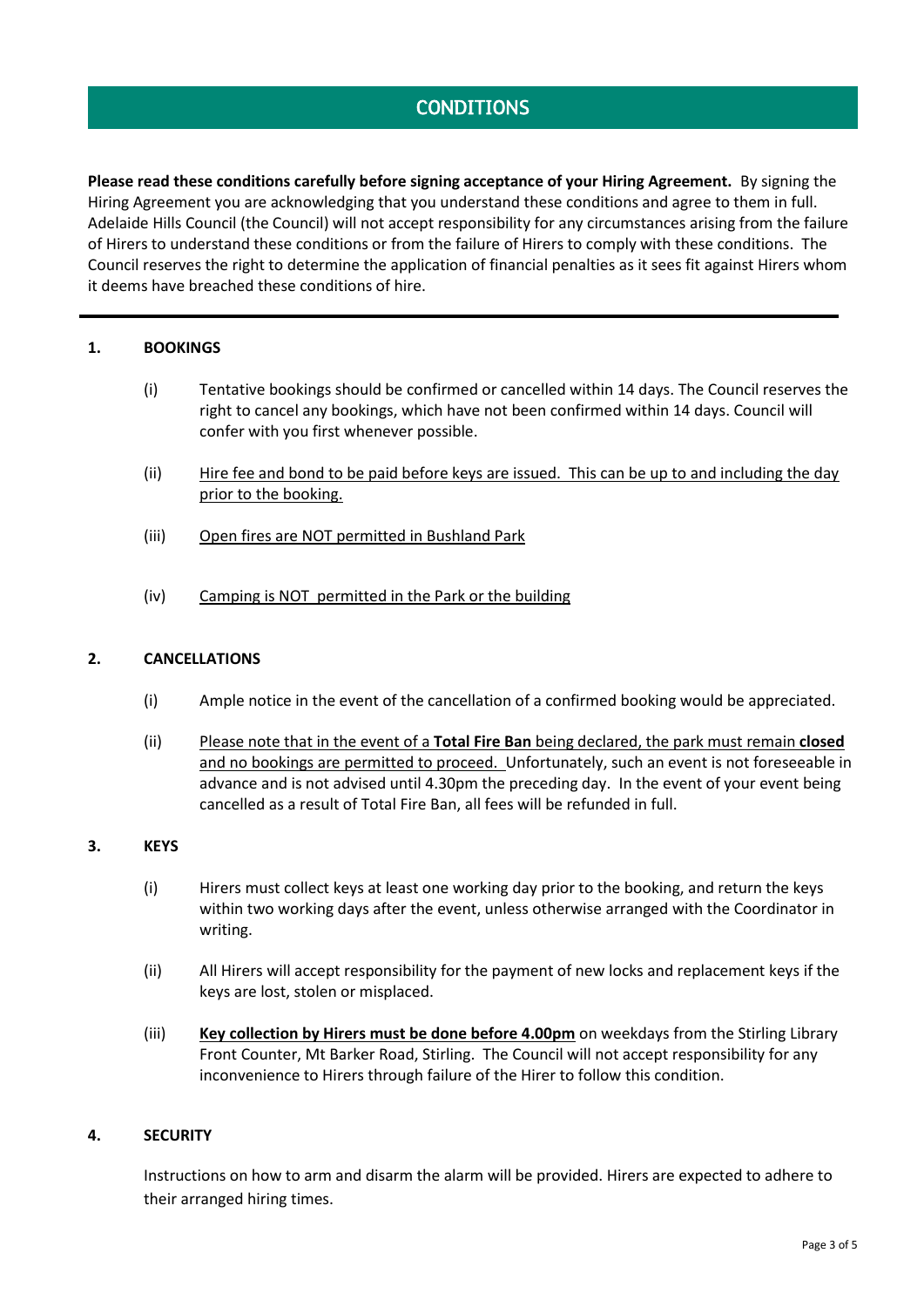- (i) Entry to the facility is from the rear door as you walk up to the building. The alarm panel is behind the door.
- (ii) Hirers will be charged a call-out fee if the alarm is activated as a direct consequence of their negligence, and a patrol has to be dispatched.
- (iii) The Hirer is responsible for securing the premises before leaving Bushland Park.
- (iv) Prior to vacating the premises, the following must also occur:
	- All gas appliances, electrical and lighting in the hired area must be switched off (excluding refrigerator and cool room).
	- All windows and doors in the hired area must be securely locked.
	- All furniture stacked in its correct position.
	- All rubbish to be removed from the building and placed in bins on site or removed from site with the Hirer.
	- Carpets to be vacuumed, tiled and lino floors to be mopped, all surfaces to be wiped down. The Hirer is to bring with them all cleaning products including a vacuum
- (v) Hirers will be required to comply with any other security procedures as specified by Council's officer and as agreed upon by both parties.

#### **5. FURNITURE/CATERING/EQUIPMENT**

- (i) **The hire fee does not cover the setting up of seating, tables, or equipment prior to or after the function.** Such work is the responsibility of the Hirer. Failure of the Hirer to return all furniture to the pre-hire condition may result in a furniture re-stacking fee being charged if Council are required to do this on the Hirer's behalf.
- (ii) **The hire fee does not include the provision of cutlery, crockery and cookware.** Cleaning products such as vacuum cleaner, mops, buckets, garbage bags, paper towel and dishwashing liquid are not provided. Please note that these items must be provided by the Hirer.
- (iii) All personal belongings and equipment must be removed from the hired area. Equipment from the function may be stored or left on the premises only by prior arrangement with the Coordinator. The Council accepts no responsibility for any equipment left on the premises by the Hirer.

# **6. ALCOHOL CONSUMPTION**

The consumption of alcohol is permitted with any hire. However, please note that if alcohol is to be offered for sale, it is the responsibility of the Hirer to contact the Office of The Liquor & Gambling Commission to determine their legal obligations. The Council accepts no responsibility for the failure of Hirers to comply with regulation.

# **7. CLEANING**

(i) The hired area must be cleaned and tidied, before vacating the building with all furniture stacked or restored to its original position unless otherwise indicated. It is the responsibility of the Hirer to ensure that soiled floors are swept, mopped or vacuumed accordingly and all tables should be wiped clean.